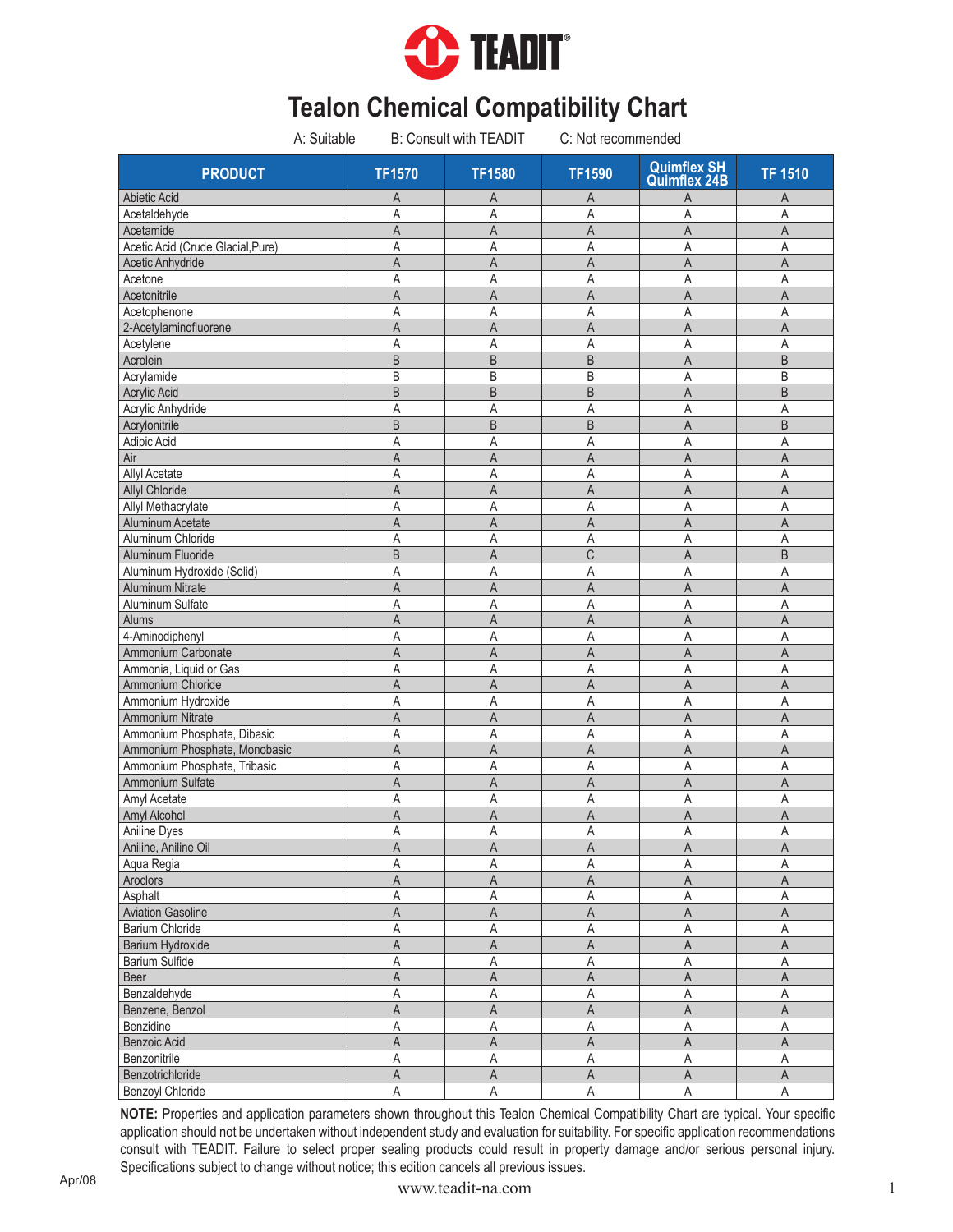

| A: Suitable                      |                | <b>B: Consult with TEADIT</b> | C: Not recommended |                                           |                |
|----------------------------------|----------------|-------------------------------|--------------------|-------------------------------------------|----------------|
| <b>PRODUCT</b>                   | <b>TF1570</b>  | <b>TF1580</b>                 | <b>TF1590</b>      | <b>Quimflex SH</b><br><b>Quimflex 24B</b> | <b>TF 1510</b> |
| <b>Benzyl Alcohol</b>            | Α              | A                             | A                  | A                                         | A              |
| <b>Benzyl Chloride</b>           | Α              | A                             | Α                  | A                                         | A              |
| Beta-Propiolactone               | A              | A                             | A                  | A                                         | A              |
| Biphenyl                         | Α              | Α                             | Α                  | A                                         | A              |
| Bis(2-chloroethyl)ether          | $\overline{A}$ | $\overline{A}$                | A                  | A                                         | A              |
| Bis(2-ethylhexyl)phthalate       | Α              | A                             | A                  | A                                         | A              |
| Bis(chloromethyl)ether           | A              | A                             | A                  | A                                         | $\overline{A}$ |
| <b>Black Sulfate Liquor</b>      | B              | Α                             | С                  | A                                         | B              |
| <b>Blast Furnace Gas</b>         | A              | $\overline{A}$                | $\overline{A}$     | $\overline{A}$                            | A              |
| Bleach (Sodium Hyprochlorite)    | A              | A                             | Α                  | A                                         | A              |
| <b>Boiler Feed Water</b>         | A              | A                             | Α                  | A                                         | A              |
| Bórax                            | Α              | A                             | A                  | A                                         | A              |
| <b>Boric Acid</b>                | A              | A                             | A                  | A                                         | A              |
| Brine (Sodium Chloride)          | Α              | Α                             | Α                  | A                                         | A              |
| <b>Bromine</b>                   | Α              | A                             | A                  | A                                         | A              |
| <b>Bromine Trifluoride</b>       | C              | C                             | С                  | C                                         | C              |
| <b>Bromoform</b>                 | A              | A                             | A                  | $\overline{A}$                            | A              |
| Bromomethane                     | A              | Α                             | Α                  | A                                         | A              |
| <b>Butadiene</b>                 | B              | B                             | B                  | A                                         | B              |
| <b>Butane</b>                    | Α              | A                             | Α                  | Α                                         | A              |
| 2-Butanone                       | A              | A                             | A                  | $\overline{A}$                            | A              |
| <b>Butyl Acetate</b>             | Α              | A                             | Α                  | A                                         | A              |
| <b>Butyl Alcohol, Butanol</b>    | A              | A                             | A                  | A                                         | A              |
| <b>Butyl Methacrylate</b>        | B              | B                             | B                  | A                                         | B              |
| <b>Butyric Acid</b>              | A              | $\overline{A}$                | $\overline{A}$     | $\overline{\mathsf{A}}$                   | A              |
| Calcium Bisulfite                | Α              | A                             | Α                  | A                                         | A              |
| Calcium Chloride                 | A              | A                             | A                  | $\overline{A}$                            | A              |
| Calcium Cyanamide                | A              | Α                             | A                  | A                                         | A              |
| Calcium Hydroxide                | A              | A                             | B                  | $\overline{A}$                            | $\overline{A}$ |
| Calcium Hypochlorite             | Α              | Α                             | Α                  | A                                         | A              |
| Calcium Nitrate                  | A              | A                             | A                  | $\overline{A}$                            | A              |
| Calcium Sulphate                 | Α              | Α                             | A                  | A                                         | Α              |
| Calflo AF                        | A              | A                             | A                  | A                                         | A              |
| Calflo FG                        | A              | A                             | A                  | A                                         | Α              |
| Calflo HTF                       | A              | $\mathsf{A}$                  | A                  | $\overline{A}$                            | A              |
| Calflo LT                        | Α              | Α                             | A                  | A                                         | Α              |
| Cane Sugar Liquors               | A              | A                             | A                  | A                                         | A              |
| Caprolactam                      | Α              | Α                             | A                  | Α                                         | Α              |
| Captan                           | A              | A                             | A                  | A                                         | A              |
| Carbaryl                         | A              |                               | $\mathsf A$        | $\mathsf A$                               | $\mathsf A$    |
|                                  |                | A                             |                    |                                           |                |
| Carbolic Acid, Phenol            | A              | $\mathsf A$                   | A                  | $\mathsf A$                               | A              |
| Carbon Dioxide, Dry or Wet       | Α              | Α                             | Α                  | Α                                         | А              |
| Carbon Disulfide                 | A              | A                             | A                  | $\mathsf A$                               | A              |
| Carbon Monoxide                  | Α              | Α                             | Α                  | Α                                         | $\mathsf A$    |
| Carbon Tetrachloride             | A              | A                             | Α                  | $\mathsf A$                               | $\mathsf A$    |
| Carbonic Acid                    | Α              | Α                             | Α                  | Α                                         | A              |
| Carbonyl Sulfide                 | A              | $\overline{A}$                | $\mathsf A$        | $\mathsf A$                               | $\mathsf A$    |
| Castor Oil                       | Α              | $\mathsf A$                   | Α                  | A                                         | $\overline{A}$ |
| Catechol                         | A              | A                             | A                  | $\mathsf{A}$                              | $\mathsf A$    |
| Cetane (Hexadecane)              | Α              | A                             | Α                  | Α                                         | Α              |
| China Wood Oil                   | A              | $\mathsf{A}$                  | A                  | $\mathsf A$                               | $\overline{A}$ |
| Chloramben                       | Α              | Α                             | Α                  | A                                         | $\overline{A}$ |
| Chlordane                        | A              | $\mathsf A$                   | A                  | $\mathsf A$                               | $\overline{A}$ |
| Chlorinated Solvents, Dry or Wet | Α              | Α                             | Α                  | Α                                         | Α              |
| Chlorine Dioxide                 | $\overline{A}$ | $\overline{A}$                | A                  | $\overline{A}$                            | $\overline{A}$ |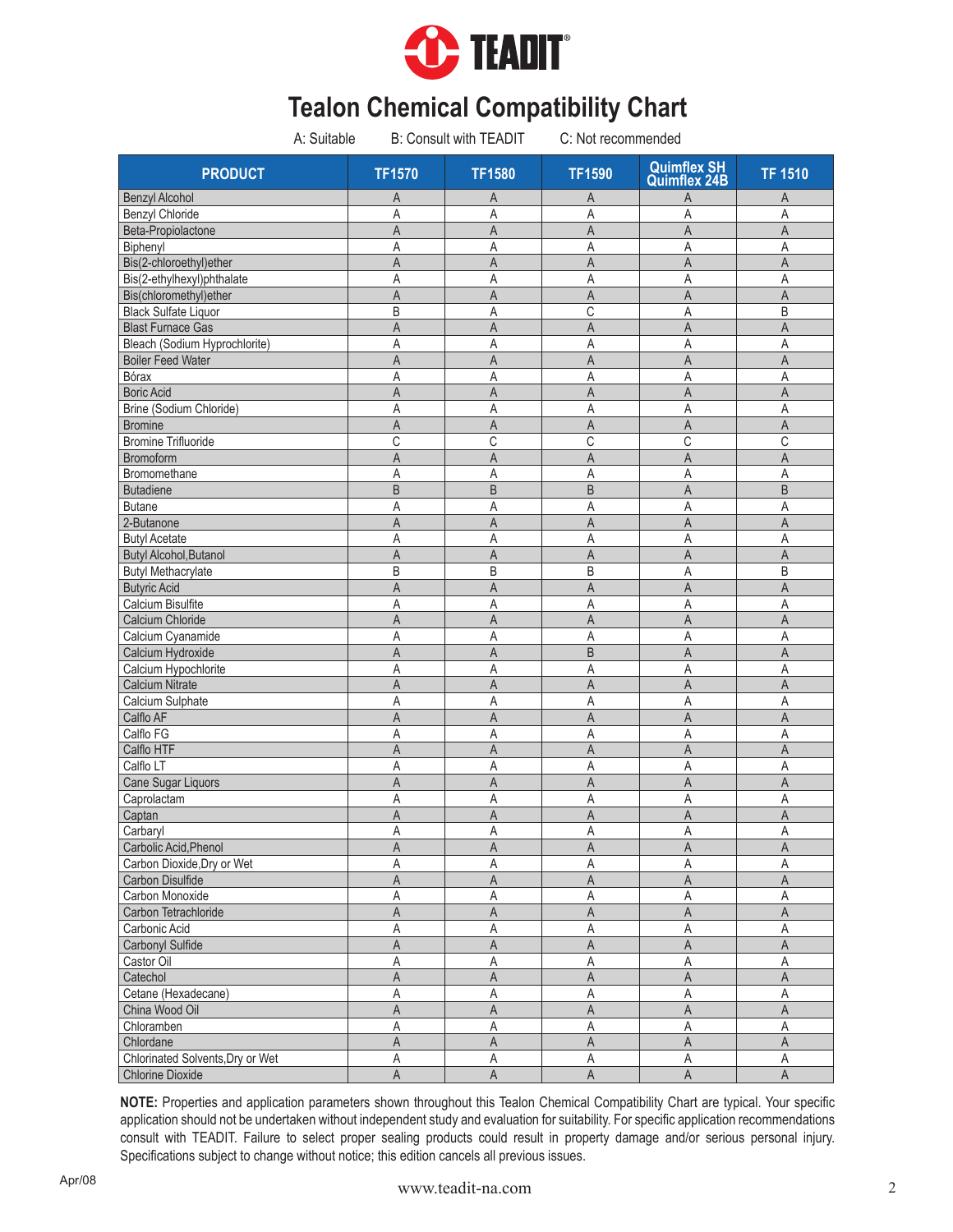

|                                 | A: Suitable<br><b>B: Consult with TEADIT</b> |                | C: Not recommended      |                                           |                |
|---------------------------------|----------------------------------------------|----------------|-------------------------|-------------------------------------------|----------------|
| <b>PRODUCT</b>                  | <b>TF1570</b>                                | <b>TF1580</b>  | <b>TF1590</b>           | <b>Quimflex SH</b><br><b>Quimflex 24B</b> | <b>TF 1510</b> |
| <b>Chlorine Trifluoride</b>     | С                                            | С              | С                       | С                                         | С              |
| Chlorine, Dry or Wet            | $\overline{A}$                               | A              | $\overline{A}$          | A                                         | $\overline{A}$ |
| Chloroacetic Acid               | A                                            | Α              | Α                       | Α                                         | Α              |
| 2-Chloroacetophenone            | A                                            | A              | $\overline{A}$          | A                                         | $\mathsf A$    |
| Chloroazotic Acid (Aqua Regia)  | Α                                            | A              | A                       | Α                                         | A              |
| Chlorobenzene                   | $\overline{A}$                               | A              | A                       | A                                         | $\overline{A}$ |
| Chlorobenzilate                 | A                                            | Α              | Α                       | Α                                         | Α              |
| Chloroethane                    | $\overline{A}$                               | A              | A                       | A                                         | A              |
| Chloroethylene                  | A                                            | A              | A                       | A                                         | A              |
| Chloroform                      | A                                            | A              | A                       | A                                         | $\overline{A}$ |
| Chloromethyl Methyl Ether       | A                                            | A              | A                       | A                                         | A              |
| Chloronitrous Acid (Aqua Regia) | A                                            | A              | A                       | A                                         | $\mathsf A$    |
| Chloroprene                     | A                                            | Α              | Α                       | Α                                         | Α              |
| Chlorosulfonic Acid             | $\overline{A}$                               | A              | A                       | A                                         | $\overline{A}$ |
|                                 |                                              |                |                         |                                           |                |
| <b>Chrome Plating Solutions</b> | B                                            | Α              | B                       | Α                                         | B              |
| Chromic Acid                    | $\overline{A}$                               | A              | $\overline{A}$          | A                                         | $\overline{A}$ |
| Chromic Anhydride               | A                                            | Α              | Α                       | A                                         | A              |
| Chromium Trioxide               | $\overline{A}$                               | A              | A                       | A                                         | $\mathsf A$    |
| <b>Citric Acid</b>              | A                                            | A              | A                       | A                                         | $\overline{A}$ |
| Coke Oven Gas                   | A                                            | $\overline{A}$ | A                       | A                                         | $\mathsf A$    |
| Copper Acetate                  | A                                            | A              | $\mathsf A$             | A                                         | $\overline{A}$ |
| Copper Chloride                 | $\overline{A}$                               | $\overline{A}$ | A                       | A                                         | $\overline{A}$ |
| Copper Sulfate                  | A                                            | Α              | Α                       | A                                         | $\mathsf{A}$   |
| Corn Oil                        | $\overline{A}$                               | A              | $\overline{A}$          | $\overline{A}$                            | $\mathsf A$    |
| Cotton Seed Oil                 | A                                            | A              | A                       | A                                         | $\overline{A}$ |
| Creosote                        | $\overline{A}$                               | A              | A                       | A                                         | $\mathsf A$    |
| Cresols, Cresylic Acid          | A                                            | A              | Α                       | Α                                         | A              |
| Crotonic Acid                   | $\overline{A}$                               | $\overline{A}$ | $\overline{A}$          | $\overline{A}$                            | $\overline{A}$ |
| Crude Oil                       | A                                            | A              | A                       | Α                                         | A              |
| Cumene                          | $\overline{A}$                               | $\overline{A}$ | A                       | A                                         | $\mathsf A$    |
| Cyclohexane                     | A                                            | Α              | A                       | A                                         | A              |
| Cyclohexanol                    | $\overline{B}$                               | B              | B                       | $\overline{B}$                            | $\sf B$        |
| Cyclohexanone                   | A                                            | A              | Α                       | A                                         | A              |
| 2,4-D, Salts and Esters         | A                                            | A              | A                       | A                                         | $\overline{A}$ |
| <b>Detergent Solutions</b>      | B                                            | A              | B                       | Α                                         | B              |
| Diazomethane                    | $\overline{A}$                               | A              | A                       | A                                         | $\mathsf A$    |
| Dibenzofuran                    | A                                            | Α              | Α                       | Α                                         | A              |
| Dibenzylether                   | A                                            | A              | A                       | A                                         | A              |
| 1,2-Dibromo-3-chloropropane     | A                                            | A              | Α                       | A                                         | Α              |
| Dibromoethane                   | $\mathsf A$                                  | $\mathsf{A}$   | $\overline{\mathsf{A}}$ | $\mathsf{A}$                              | $\overline{A}$ |
|                                 | Α                                            |                |                         | A                                         | $\mathsf A$    |
| Dibutyl Phthalate               |                                              | Α              | Α                       |                                           |                |
| <b>Dibutyl Sebacate</b>         | A                                            | Α              | Α                       | Α                                         | Α              |
| 1,4-Dichlorobenzene             | Α                                            | Α              | Α                       | Α                                         | Α              |
| 3,3-Dichlorobenzidene           | A                                            | A              | A                       | A                                         | A              |
| Dichloroethane (1,1 or 1,2)     | Α                                            | Α              | Α                       | A                                         | $\mathsf{A}$   |
| Dichloroethyl Ether             | A                                            | A              | A                       | A                                         | $\mathsf A$    |
| 1,1-Dichloroethylene            | B                                            | $\sf B$        | $\sf B$                 | A                                         | $\sf B$        |
| Dichloromethane                 | $\mathsf A$                                  | $\mathsf{A}$   | $\mathsf A$             | A                                         | $\mathsf A$    |
| 1,2-Dichloropropane             | Α                                            | Α              | $\mathsf A$             | A                                         | $\mathsf A$    |
| 1,3-Dichloropropene             | A                                            | A              | A                       | A                                         | A              |
| Dichlorvos                      | Α                                            | A              | $\mathsf A$             | Α                                         | $\overline{A}$ |
| Diesel Oil                      | $\mathsf A$                                  | $\mathsf{A}$   | $\overline{A}$          | $\overline{\mathsf{A}}$                   | $\overline{A}$ |
| Diethanolamine                  | Α                                            | Α              | Α                       | A                                         | $\mathsf A$    |
| Diethyl Carbonate               | $\mathsf A$                                  | $\mathsf A$    | $\mathsf A$             | $\mathsf A$                               | $\mathsf A$    |
| Diethyl Sulfate                 | A                                            | A              | A                       | A                                         | A              |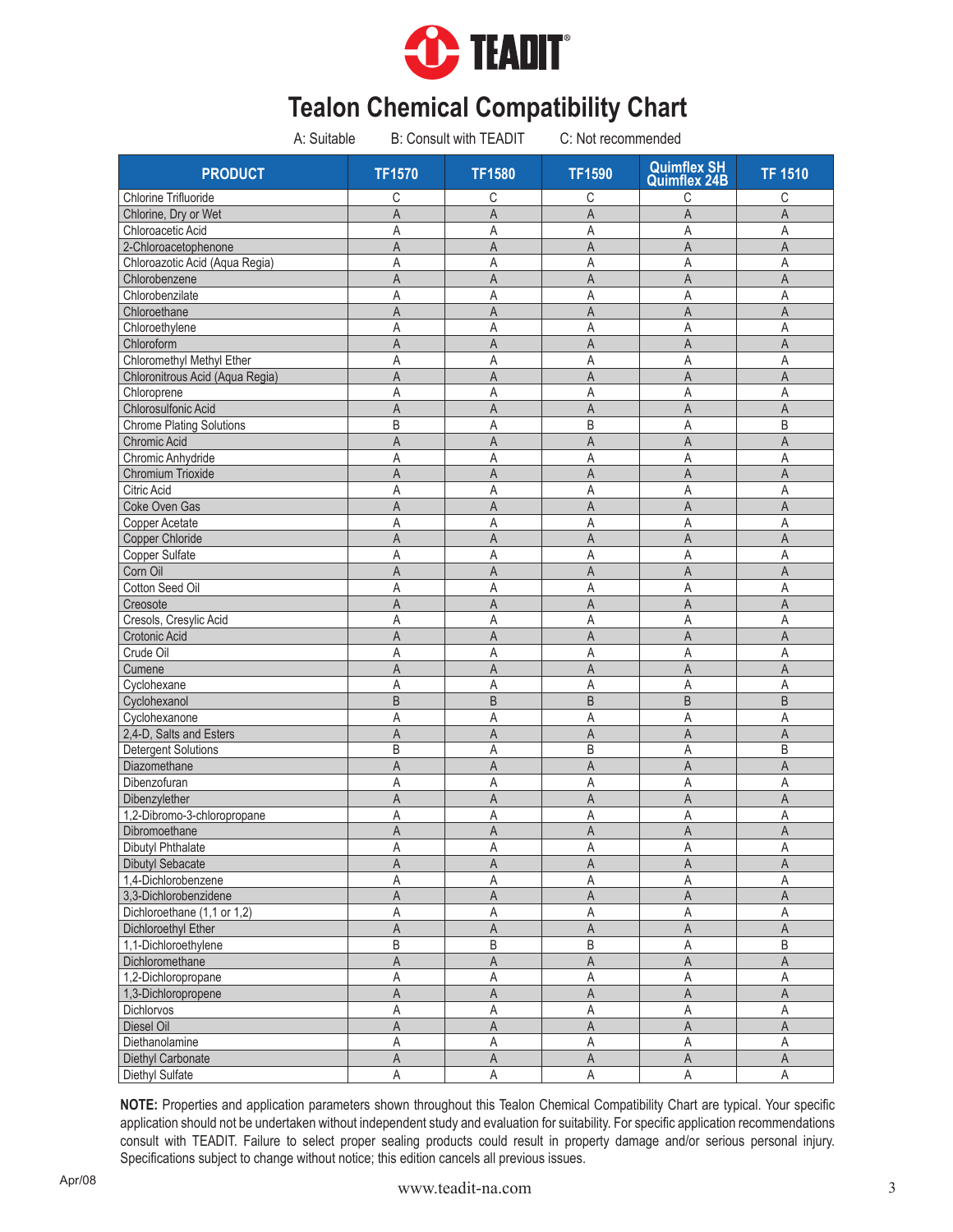

| A: Suitable                       | <b>B: Consult with TEADIT</b> |                         | C: Not recommended      |                                           |                         |  |
|-----------------------------------|-------------------------------|-------------------------|-------------------------|-------------------------------------------|-------------------------|--|
| <b>PRODUCT</b>                    | <b>TF1570</b>                 | <b>TF1580</b>           | <b>TF1590</b>           | <b>Quimflex SH</b><br><b>Quimflex 24B</b> | <b>TF 1510</b>          |  |
| 3,3-Dimethoxybenzidene            | A                             | Α                       | A                       | Α                                         | A                       |  |
| Dimethyl Carbamoyl Chloride       | A                             | Α                       | Α                       | A                                         | A                       |  |
| Dimethyl Ether                    | A                             | A                       | A                       | A                                         | $\mathsf A$             |  |
| Dimethyl Hydrazine, Unsymmetrical | A                             | Α                       | Α                       | Α                                         | A                       |  |
| Dimethyl Phthalate                | $\overline{A}$                | $\overline{A}$          | A                       | $\overline{A}$                            | $\overline{A}$          |  |
| Dimethyl Sulfate                  | A                             | A                       | Α                       | Α                                         | A                       |  |
| Dimethylaminoazobenzene           | $\overline{A}$                | A                       | $\overline{A}$          | A                                         | A                       |  |
| 3,3-Dimethylbenzidine             | A                             | Α                       | A                       | Α                                         | A                       |  |
| Dimethylformamide                 | $\overline{A}$                | A                       | $\overline{A}$          | A                                         | A                       |  |
| 4,6-Dinitro-o-Cresol and Salts    | A                             | Α                       | A                       | A                                         | A                       |  |
| 2,4-Dinitrophenol                 | $\overline{A}$                | A                       | A                       | A                                         | A                       |  |
| 2,4-Dinitrotoluene                | A                             | Α                       | Α                       | Α                                         | Α                       |  |
| Dioxane                           | A                             | A                       | A                       | A                                         | A                       |  |
| 1,2-Diphenylhydrazine             | A                             | Α                       | Α                       | A                                         | A                       |  |
| Diphyl DT                         | A                             | A                       | A                       | Α                                         | A                       |  |
| Dowfrost                          | A                             | A                       | Α                       | A                                         | Α                       |  |
| Dowfrost HD                       | A                             | A                       | A                       | A                                         | A                       |  |
| Dowtherm 4000                     | A                             | Α                       | Α                       | A                                         | A                       |  |
| Dowtherm A                        | A                             | A                       | A                       | A                                         | A                       |  |
| Dowtherm E                        | A                             | A                       | A                       | Α                                         | $\overline{A}$          |  |
| Dowtherm G                        | A                             | A                       | A                       | A                                         | A                       |  |
| Dowtherm HT                       | A                             | A                       | Α                       | Α                                         | $\overline{A}$          |  |
| Dowtherm J                        | A                             | A                       | A                       | A                                         | A                       |  |
| Dowtherm Q                        | A                             | A                       | Α                       | A                                         | $\overline{A}$          |  |
| Dowtherm SR-1                     | $\overline{A}$                | A                       | $\overline{A}$          | A                                         | $\mathsf A$             |  |
| Epichlorohydrin                   | A                             | Α                       | Α                       | A                                         | $\mathsf{A}$            |  |
| 1,2-Epoxybutane                   | $\overline{A}$                | A                       | $\overline{A}$          | A                                         | $\mathsf A$             |  |
| Ethane                            | A                             | A                       | A                       | Α                                         | A                       |  |
|                                   |                               |                         |                         | $\overline{A}$                            | $\overline{A}$          |  |
| <b>Ethers</b>                     | $\overline{A}$                | A                       | $\overline{A}$          |                                           |                         |  |
| <b>Ethyl Acetate</b>              | Α                             | A                       | Α                       | Α                                         | A                       |  |
| <b>Ethyl Acrylate</b>             | B                             | B                       | B                       | A                                         | B                       |  |
| Ethyl Alcohol                     | A                             | A                       | A                       | Α                                         | A                       |  |
| <b>Ethyl Carbamate</b>            | A                             | A                       | A                       | A                                         | $\overline{A}$          |  |
| <b>Ethyl Cellulose</b>            | A                             | Α                       | Α                       | Α                                         | Α                       |  |
| Ethyl Chloride                    | $\overline{A}$                | A                       | A                       | A                                         | $\mathsf A$             |  |
| <b>Ethyl Ether</b>                | A                             | Α                       | Α                       | A                                         | A                       |  |
| <b>Ethyl Hexoate</b>              | A                             | A                       | A                       | A                                         | A                       |  |
| Ethylbenzene                      | A                             | Α                       | A                       | Α                                         | Α                       |  |
| Ethylene                          | $\mathsf A$                   | A                       | A                       | A                                         | A                       |  |
| Ethylene Bromide                  | A                             | $\mathsf A$             | $\mathsf A$             | $\mathsf A$                               | $\mathsf A$             |  |
| Ethylene Dibromide                | A                             | $\mathsf A$             | $\mathsf A$             | $\mathsf A$                               | $\overline{A}$          |  |
| Ethylene Dichloride               | Α                             | Α                       | А                       | Α                                         | Α                       |  |
| Ethylene Glycol                   | $\overline{A}$                | $\overline{A}$          | $\mathsf A$             | A                                         | $\overline{\mathsf{A}}$ |  |
| Ethylene Oxide                    | B                             | $\sf B$                 | $\sf B$                 | A                                         | $\overline{B}$          |  |
| Ethylene Thiourea                 | A                             | A                       | A                       | $\mathsf A$                               | $\mathsf A$             |  |
| Ethyleneimine                     | B                             | Α                       | B                       | Α                                         | $\sf B$                 |  |
| Ethylidine Chloride               | $\sf A$                       | $\mathsf A$             | $\mathsf A$             | $\overline{\mathsf{A}}$                   | $\overline{\mathsf{A}}$ |  |
| Ferric Chloride                   | A                             | $\mathsf A$             | $\mathsf A$             | A                                         | $\mathsf A$             |  |
| Ferric Phosphate                  | $\mathsf A$                   | $\mathsf{A}$            | $\mathsf A$             | $\mathsf A$                               | $\mathsf A$             |  |
| Ferric Sulfate                    | Α                             | Α                       | A                       | Α                                         | $\mathsf A$             |  |
| <b>Fluorine Dioxide</b>           | $\overline{\mathsf{C}}$       | $\overline{\mathsf{C}}$ | $\overline{C}$          | $\overline{\mathsf{C}}$                   | $\overline{C}$          |  |
| Fluorine, Gas                     | $\overline{\mathbb{C}}$       | $\overline{C}$          | $\overline{\mathbb{C}}$ | $\overline{C}$                            | $\overline{C}$          |  |
| Fluorine, Liquid                  | $\overline{C}$                | C                       | $\overline{\text{C}}$   | $\overline{\mathbb{C}}$                   | $\overline{\mathbb{C}}$ |  |
| Formaldehyde                      | Α                             | Α                       | A                       | Α                                         | A                       |  |
| Formamid                          | $\overline{\mathsf{A}}$       | $\overline{A}$          | $\overline{\mathsf{A}}$ | $\overline{\mathsf{A}}$                   | $\overline{\mathsf{A}}$ |  |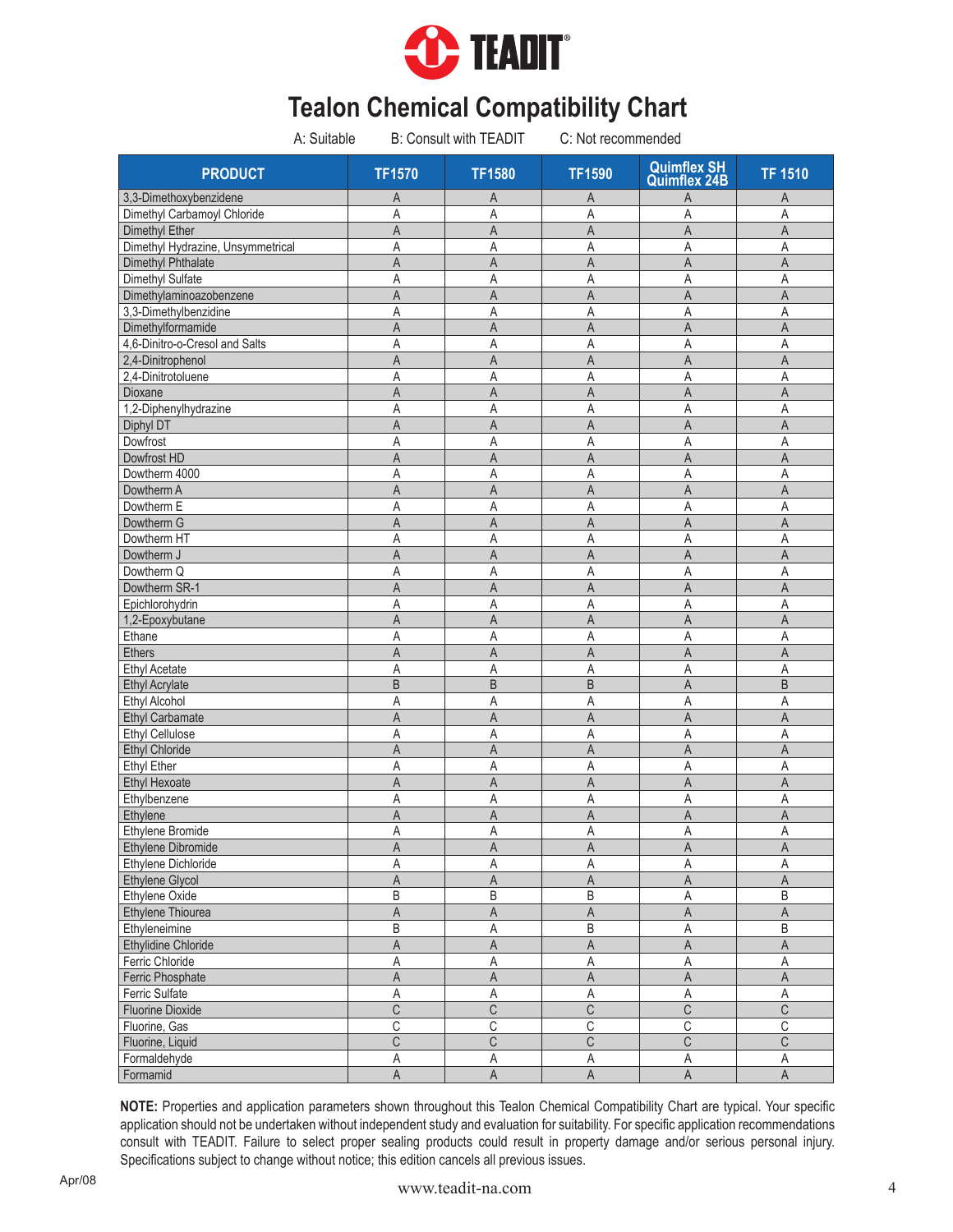

| A: Suitable                                  | <b>B: Consult with TEADIT</b> |                         | C: Not recommended |                                           |                         |
|----------------------------------------------|-------------------------------|-------------------------|--------------------|-------------------------------------------|-------------------------|
| <b>PRODUCT</b>                               | <b>TF1570</b>                 | <b>TF1580</b>           | <b>TF1590</b>      | <b>Quimflex SH</b><br><b>Quimflex 24B</b> | <b>TF 1510</b>          |
| Formic Acid                                  | Α                             | Α                       | Α                  | Α                                         | Α                       |
| Freon 12, Frigen 12, Arcton 12               | $\overline{A}$                | A                       | $\overline{A}$     | $\overline{A}$                            | $\overline{A}$          |
| Freon 22, Frigen 22, Arcton 22               | Α                             | Α                       | Α                  | Α                                         | Α                       |
| Fuel Oil                                     | A                             | A                       | A                  | A                                         | A                       |
| Fuel Oil, Acid                               | A                             | A                       | Α                  | Α                                         | $\overline{A}$          |
| Furfural                                     | A                             | A                       | A                  | A                                         | A                       |
| Gasoline, Refined                            | Α                             | A                       | A                  | Α                                         | Α                       |
| Gasoline, Sour                               | A                             | A                       | $\overline{A}$     | A                                         | A                       |
| Gelatin                                      | Α                             | Α                       | A                  | Α                                         | Α                       |
| Generator Gas                                | A                             | A                       | A                  | A                                         | $\overline{A}$          |
| Glucose                                      | Α                             | Α                       | A                  | Α                                         | Α                       |
| Glue, Protein Base                           | A                             | A                       | A                  | A                                         | A                       |
| Glycerine, Glycerol                          | Α                             | Α                       | Α                  | Α                                         | Α                       |
| Glycol                                       | A                             | A                       | A                  | A                                         | $\overline{A}$          |
| <b>Grain Alcohol</b>                         | Α                             | Α                       | Α                  | Α                                         | A                       |
| Grease, Petroleum Base                       | A                             | A                       | A                  | A                                         | A                       |
| Green Sulfate Liquor                         | B                             | Α                       | C                  | A                                         | B                       |
| Heptachlor                                   | A                             | A                       | A                  | A                                         | A                       |
| Heptane                                      | Α                             | Α                       | Α                  | Α                                         | A                       |
| Hexachlorobenzene                            | A                             | $\overline{A}$          | $\mathsf A$        | A                                         | A                       |
| Hexachlorobutadiene                          | Α                             | Α                       | Α                  | A                                         | $\overline{A}$          |
| Hexachlorocyclopentadiene                    | A                             | A                       | A                  | A                                         | $\overline{A}$          |
| Hexachloroethane                             | Α                             | Α                       | Α                  | Α                                         | $\overline{A}$          |
| Hexadecane                                   | A                             | A                       | $\overline{A}$     | $\overline{A}$                            | $\mathsf A$             |
| Hexamethylene Diisocyanate                   | A                             | A                       | Α                  | A                                         | $\overline{A}$          |
| Hexamethylphosphoramide                      | A                             | A                       | A                  | A                                         | $\mathsf A$             |
| Hexane                                       | Α                             | Α                       | Α                  | A                                         | $\mathsf{A}$            |
| Hexone                                       | A                             | A                       | $\overline{A}$     | A                                         | $\overline{A}$          |
| Hydraulic Oil, Mineral                       | A                             | A                       | Α                  | A                                         | A                       |
| Hydraulic Oil, Synthetic                     | A                             | A                       | A                  | A                                         | A                       |
| Hydrazine                                    | Α                             | A                       | Α                  | A                                         | A                       |
| Hydrobromic Acid                             | A                             | A                       | $\overline{A}$     | A                                         | A                       |
| Hydrochloric Acid                            | A                             | A                       | A                  | A                                         | A                       |
| Hydrocyanic Acid                             | A                             | A                       | A                  | A                                         | $\overline{A}$          |
| Hydrofluoric Acid, < 65% > 150°F             | C                             | A                       | C                  | Α                                         | $\mathsf C$             |
| Hydrofluoric Acid, = 150°F                   | C                             | A                       | $\mathsf C$        | A                                         | $\overline{C}$          |
| Hydrofluoric Acid, 65% to Anhydrous, > 150°F | C                             | B                       | C                  | Α                                         | $\mathsf C$             |
| Hydrofluoric Acid, Anhydrous                 | C                             | C                       | C                  | A                                         | C                       |
| Hydrofluorosilicic Acid                      | C                             | Α                       | С                  | A                                         | C                       |
| Hydrogen                                     | A                             | $\overline{\mathsf{A}}$ | $\mathsf A$        | $\mathsf{A}$                              | A                       |
| Hydrogen Bromide                             | Α                             | Α                       | Α                  | A                                         | $\overline{A}$          |
| Hydrogen chloride (dry)                      | Α                             | Α                       | Α                  | Α                                         | A                       |
| Hydrogen Fluoride                            | С                             | $\mathbb C$             | $\mathsf C$        | A                                         | $\mathbb C$             |
| Hydrogen Peroxide, 10-90%                    | A                             | $\overline{A}$          | $\mathsf A$        | $\mathsf A$                               | $\mathsf A$             |
| Hydrogen Sulfide, Dry or Wet                 | Α                             | A                       | A                  | A                                         | $\overline{A}$          |
| Hydroquinone                                 | Α                             | A                       | $\mathsf A$        | A                                         | $\mathsf A$             |
| Iodine Pentafluoride                         |                               | $\sf B$                 | $\sf B$            | $\sf B$                                   | $\sf B$                 |
| lodomethane                                  | B<br>A                        | $\mathsf A$             | $\mathsf A$        | $\overline{\mathsf{A}}$                   | $\mathsf A$             |
|                                              |                               |                         |                    |                                           | $\mathsf A$             |
| Isobutane                                    | Α                             | $\mathsf A$             | $\mathsf A$        | $\mathsf A$                               |                         |
| Isooctane                                    | A                             | $\mathsf A$             | A                  | $\mathsf{A}$                              | $\mathsf A$             |
| Isophorone                                   | Α                             | $\overline{A}$          | $\mathsf A$        | $\overline{A}$                            | $\overline{A}$          |
| <b>Isopropyl Alcohol</b>                     | $\overline{\mathsf{A}}$       | $\overline{A}$          | $\overline{A}$     | $\overline{\mathsf{A}}$                   | $\overline{A}$          |
| Jet Fuels (JP Types)                         | Α                             | Α                       | $\mathsf A$        | A                                         | $\overline{\mathsf{A}}$ |
| Kerosene                                     | $\overline{\mathsf{A}}$       | $\mathsf A$             | $\mathsf A$        | $\mathsf A$                               | $\mathsf A$             |
| Lacquer Solvents                             | A                             | A                       | A                  | $\mathsf A$                               | A                       |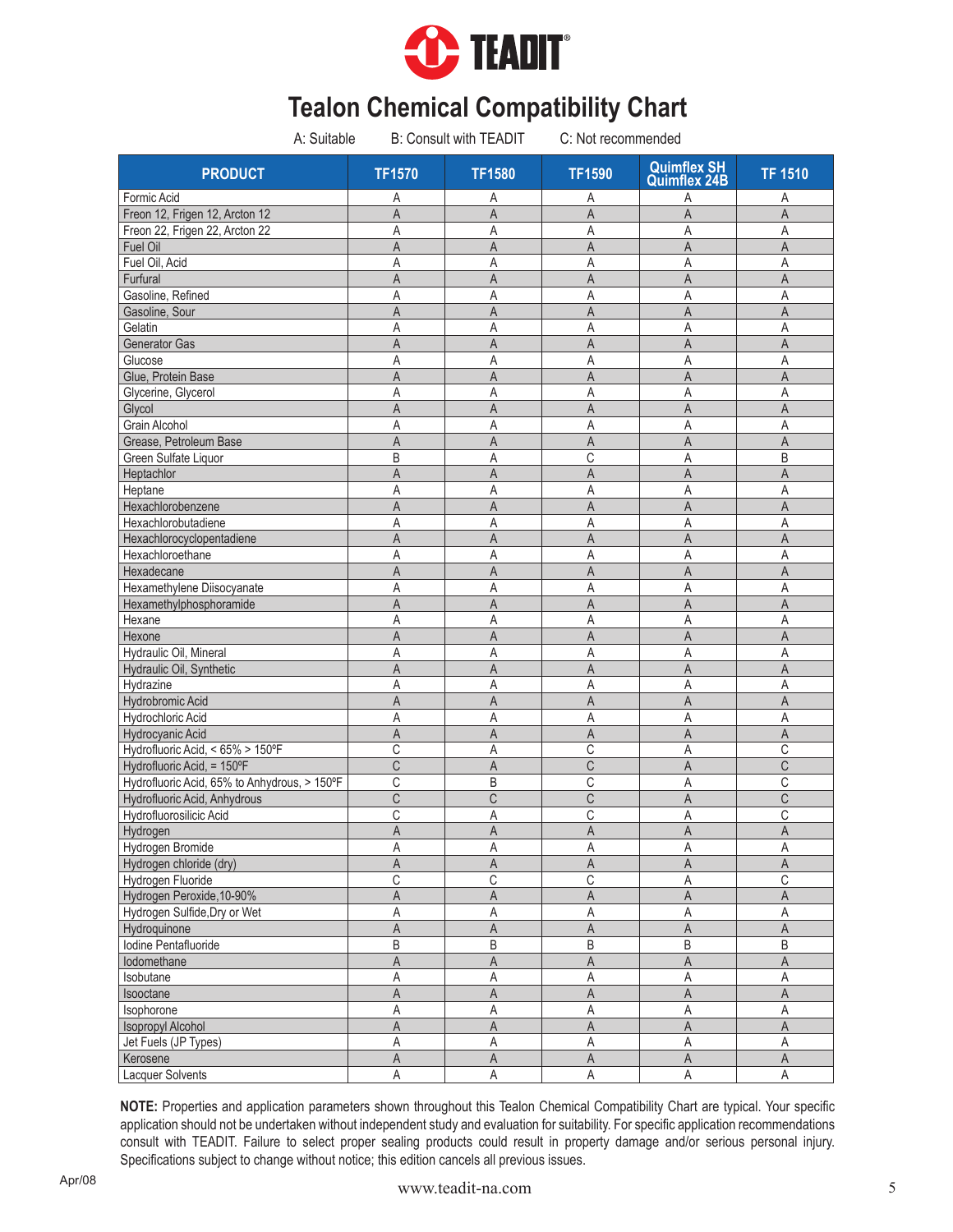

| A: Suitable                                  |                         | <b>B: Consult with TEADIT</b> | C: Not recommended        |                                           |                         |
|----------------------------------------------|-------------------------|-------------------------------|---------------------------|-------------------------------------------|-------------------------|
| <b>PRODUCT</b>                               | <b>TF1570</b>           | <b>TF1580</b>                 | <b>TF1590</b>             | <b>Quimflex SH</b><br><b>Quimflex 24B</b> | <b>TF 1510</b>          |
| Lacquers                                     | A                       | Α                             | A                         | Α                                         | A                       |
| Lactic Acid, Above 150°F                     | A                       | Α                             | Α                         | A                                         | A                       |
| Lactic Acid, 150°F and below                 | A                       | A                             | A                         | A                                         | A                       |
| <b>Lead Acetate</b>                          | A                       | Α                             | Α                         | Α                                         | A                       |
| Lead Arsenate                                | $\overline{A}$          | $\overline{A}$                | A                         | A                                         | $\overline{A}$          |
| Lime Saltpeter (Calcium Nitrates)            | A                       | A                             | Α                         | Α                                         | A                       |
| Lindane                                      | $\overline{A}$          | A                             | A                         | A                                         | A                       |
| Linseed Oil                                  | A                       | A                             | Α                         | Α                                         | A                       |
| Liquefied petroleum gas                      | $\overline{A}$          | A                             | A                         | A                                         | A                       |
| Lithium Bromide                              | A                       | Α                             | A                         | A                                         | A                       |
| Lithium, Elemental                           | C                       | C                             | C                         | A                                         | $\mathsf C$             |
| Lubricating Oils, Refined                    | A                       | Α                             | Α                         | Α                                         | A                       |
| Lubricating Oils, Sour                       | $\overline{A}$          | A                             | A                         | A                                         | $\mathsf A$             |
| Lubricating Oils, Mineral or Petroleum Types | A                       | Α                             | Α                         | Α                                         | A                       |
| Lye                                          | B                       | B                             | C                         | A                                         | B                       |
| Magnesium Chloride                           | A                       | A                             | Α                         | A                                         | A                       |
| Magnesium Hydroxide                          | A                       | A                             | A                         | A                                         | A                       |
| Magnesium Sulfate                            | Α                       | Α                             | Α                         | Α                                         | A                       |
| Maleic Acid                                  | A                       | Α                             | A                         | A                                         | A                       |
| Maleic Anhydride                             | A                       | A                             | A                         | Α                                         | $\mathsf{A}$            |
| Mercuric Chloride                            | A                       | A                             | A                         | A                                         | A                       |
| Mercury                                      | A                       | A                             | Α                         | Α                                         | $\overline{A}$          |
| Methane                                      | A                       | A                             | A                         | A                                         | A                       |
| Methanol, Methyl Alcohol                     | A                       | A                             | Α                         | A                                         | $\overline{A}$          |
| Methoxychlor                                 | $\overline{A}$          | A                             | $\overline{A}$            | A                                         | $\mathsf A$             |
| Methyl Alcohol                               | Α                       | Α                             | Α                         | Α                                         | $\mathsf A$             |
| <b>Methyl Bromide</b>                        | A                       | A                             | $\overline{A}$            | A                                         | $\mathsf A$             |
| Methyl Chloride                              | A                       | Α                             | Α                         | Α                                         | A                       |
| Methyl Chloroform                            | $\overline{A}$          | A                             | $\overline{A}$            | A                                         | $\overline{A}$          |
| Methyl Ethyl Ketone                          | A                       | Α                             | Α                         | Α                                         | Α                       |
| Methyl Hydrazine                             | A                       | A                             |                           | A                                         | $\mathsf A$             |
| Methyl lodide                                | A                       | Α                             | A<br>A                    | Α                                         | A                       |
| Methyl Isobutyl Ketone (MIBK)                | A                       | A                             | A                         | A                                         | A                       |
|                                              |                         |                               |                           | Α                                         | Α                       |
| Methyl Isocyanate                            | Α                       | Α                             | Α                         |                                           | $\sf B$                 |
| Methyl Methacrylate                          | B                       | B                             | B                         | A                                         |                         |
| Methyl Tert.Butyl Ether (MTBE)               | A                       | Α                             | A                         | Α                                         | Α                       |
| Methylacrylic Acid                           | $\overline{A}$          | A                             | A                         | A                                         | $\overline{A}$          |
| 2-Methylaziridine                            | B                       | Α                             | B                         | Α                                         | B                       |
| 4,4 Methylene Bis (2-chloroaniline)          | $\mathsf A$             | A                             | $\overline{A}$            | A                                         | $\mathsf A$             |
| Methylene Chloride                           | A                       | $\mathsf A$                   | $\boldsymbol{\mathsf{A}}$ | $\mathsf A$                               | $\mathsf A$             |
| 4,4-Methylene Dianiline                      | A                       | A                             | $\mathsf A$               | $\mathsf A$                               | $\mathsf A$             |
| Methylene Diphenyldiisocyanate               | Α                       | Α                             | А                         | Α                                         | Α                       |
| Milk                                         | $\overline{A}$          | A                             | $\mathsf A$               | A                                         | $\mathsf A$             |
| Mineral Oils                                 | Α                       | Α                             | $\mathsf A$               | A                                         | A                       |
| Mobiltherm 600                               | A                       | A                             | A                         | $\mathsf A$                               | $\mathsf A$             |
| Mobiltherm 603                               | Α                       | Α                             | Α                         | A                                         | $\mathsf A$             |
| Mobiltherm 605                               | $\mathsf A$             | $\mathsf{A}$                  | $\mathsf A$               | $\mathsf A$                               | $\mathsf A$             |
| Mobiltherm Light                             | A                       | A                             | $\mathsf A$               | A                                         | $\mathsf A$             |
| Molten Alkali Metals                         | C                       | $\mathsf C$                   | $\overline{C}$            | C                                         | $\overline{C}$          |
| Monomethylamine                              | Α                       | Α                             | Α                         | Α                                         | Α                       |
| MultiTherm 100                               | A                       | $\overline{A}$                | $\overline{A}$            | $\overline{A}$                            | $\overline{\mathsf{A}}$ |
| MultiTherm 503                               | Α                       | Α                             | $\mathsf A$               | A                                         | $\overline{A}$          |
| MultiTherm IG-2                              | A                       | A                             | $\mathsf A$               | $\mathsf A$                               | $\mathsf A$             |
| MultiTherm PG-1                              | Α                       | Α                             | Α                         | Α                                         | Α                       |
| Muriatic Acid                                | $\overline{\mathsf{A}}$ | $\overline{A}$                | $\overline{A}$            | $\overline{\mathsf{A}}$                   | $\overline{A}$          |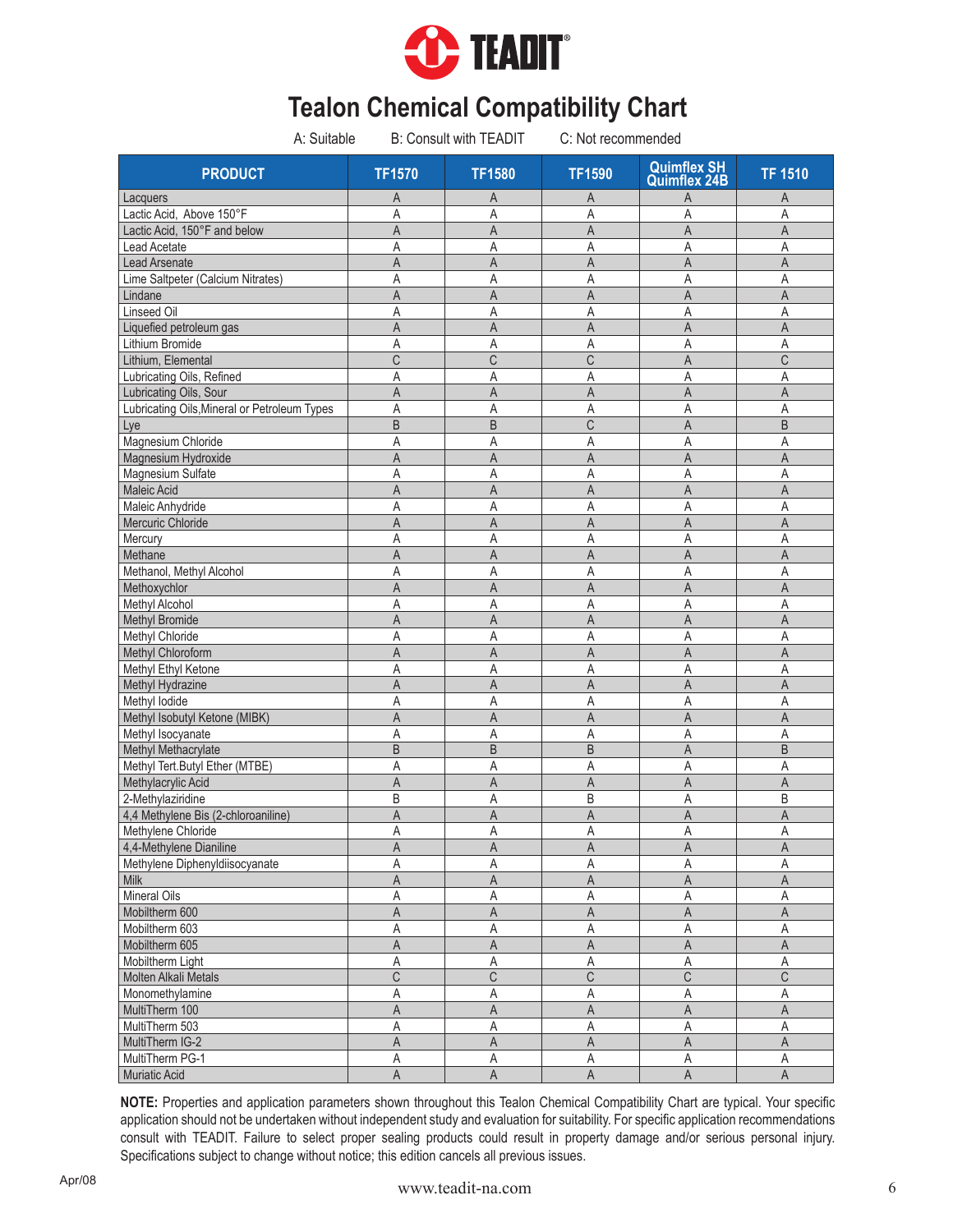

| A: Suitable                           |                     | B: Consult with TEADIT  | C: Not recommended |                                           |                         |
|---------------------------------------|---------------------|-------------------------|--------------------|-------------------------------------------|-------------------------|
| <b>PRODUCT</b>                        | <b>TF1570</b>       | <b>TF1580</b>           | <b>TF1590</b>      | <b>Quimflex SH</b><br><b>Quimflex 24B</b> | <b>TF 1510</b>          |
| N,N-Diethylaniline                    | Α                   | Α                       | Α                  | А                                         | Α                       |
| N,N-Dimethyl Aniline                  | A                   | A                       | Α                  | A                                         | Α                       |
| Naphtha                               | Α                   | Α                       | Α                  | Α                                         | Α                       |
| Naphthalene                           | A                   | A                       | A                  | A                                         | A                       |
| Naphthols                             | Α                   | Α                       | A                  | A                                         | Α                       |
| <b>Natural Gas</b>                    | A                   | A                       | A                  | A                                         | A                       |
| n-Butyl Amine                         | Α                   | Α                       | Α                  | Α                                         | A                       |
| <b>Nickel Chloride</b>                | A                   | $\overline{A}$          | A                  | $\overline{A}$                            | A                       |
| <b>Nickel Sulfate</b>                 | Α                   | Α                       | Α                  | A                                         | A                       |
| Nitric Acid, Above 0,3                | A                   | A                       | A                  | A                                         | $\mathsf A$             |
| Nitric Acid, Crude                    | Α                   | Α                       | Α                  | A                                         | A                       |
| Nitric Acid, Less than 0,3            | A                   | $\mathsf{A}$            | $\overline{A}$     | $\overline{A}$                            | A                       |
| Nitric Acid, Red Fuming               | Α                   | A                       | Α                  | A                                         | A                       |
| 2-Nitro-2-Methyl Propanol             | A                   | A                       | A                  | A                                         | $\overline{A}$          |
| Nitrobenzene                          | Α                   | A                       | Α                  | A                                         | A                       |
| 4-Nitrobiphenyl                       | A                   | $\overline{A}$          | A                  | $\overline{A}$                            | $\overline{A}$          |
| 2-Nitro-Butanol                       | Α                   | A                       | A                  | A                                         | A                       |
| Nitrocalcite (Calcium Nitrate)        | A                   | A                       | A                  | A                                         | A                       |
| Nitrogen                              | Α                   | A                       | Α                  | A                                         | Α                       |
| Nitrogen Tetroxide                    | A                   | $\overline{A}$          | $\overline{A}$     | A                                         | A                       |
| Nitrohydrochloric Acid (Aqua Regia)   | Α                   | A                       | Α                  | A                                         | A                       |
| Nitromethane                          | A                   | A                       | A                  | A                                         | A                       |
| Nitromuriatic Acid (Aqua Regia)       | A                   | Α                       | Α                  | Α                                         | A                       |
| 4-Nitrophenol                         | A                   | A                       | A                  | A                                         | A                       |
| 2-Nitropropane                        | Α                   | A                       | Α                  | A                                         | A                       |
| N-Methyl-2-Pyrrolidone                | Α                   | A                       | A                  | A                                         | Α                       |
| N-Nitrosodimethylamine                | A                   | Α                       | A                  | A                                         | Α                       |
| N-Nitrosomorpholine                   | A                   | A                       | A                  | A                                         | A                       |
| N-Nitroso-N-Methylurea                | Α                   | Α                       | Α                  | Α                                         | Α                       |
| N-Octadecyl Alcohol                   | Α                   | A                       | A                  | A                                         | Α                       |
| Norge Niter (Calcium Nitrate)         | Α                   | Α                       | A                  | A                                         | Α                       |
| Norwegian Saltpeter (Calcium Nitrate) | A                   | A                       | A                  | A                                         | A                       |
| o-Anisidine                           | Α                   | Α                       | Α                  | A                                         | A                       |
| Octane                                | A                   | A                       | A                  | A                                         | A                       |
| o-Dichlorobenzene                     | Α                   | A                       | A                  | A                                         | A                       |
| Oil, Petroleum                        | A                   | $\mathsf{A}$            | A                  | A                                         | A                       |
| Oils, Animal and Vegetable            | Α                   | Α                       | Α                  | A                                         | A                       |
| Oleic Acid                            | A                   | A                       | A                  | A                                         | A                       |
| Oleum                                 | B                   | C                       | A                  | A                                         | B                       |
| Orthodichlorobenzene                  | B                   | A                       | $\mathsf A$        | $\boldsymbol{\mathsf{A}}$                 | $\mathsf B$             |
| o-Toluidine                           | A                   | A                       | A                  | A                                         | $\overline{A}$          |
| Oxalic Acid                           | B                   | $\mathsf A$             | $\mathsf A$        | $\mathsf A$                               | $\overline{\mathsf{B}}$ |
| Oxygen, Gas                           | $A^*$               | $A^*$                   | $A^*$              | $A^*$                                     | $A^*$                   |
| Ozone                                 | A                   | $\mathsf A$             | A                  | $\mathsf{A}$                              | $\mathsf A$             |
| Palmitic Acid                         | Α                   | Α                       | Α                  | Α                                         | $\mathsf A$             |
| Paraffin<br>Paratherm HE              | A                   | $\overline{\mathsf{A}}$ | A                  | $\overline{\mathsf{A}}$                   | A                       |
|                                       | Α                   | Α                       | Α                  | A                                         | Α<br>$\overline{A}$     |
| Paratherm NF<br>Parathion             | A                   | $\mathsf{A}$            | A                  | $\mathsf A$                               |                         |
|                                       | Α<br>$\overline{A}$ | Α<br>$\mathsf{A}$       | Α<br>A             | Α<br>$\mathsf A$                          | Α<br>$\mathsf A$        |
| Paraxylene<br>Pentachloronitrobenzene | Α                   | Α                       | Α                  | A                                         | Α                       |
| Pentachlorophenol                     | A                   | $\mathsf A$             | $\mathsf A$        | $\overline{\mathsf{A}}$                   | $\overline{\mathsf{A}}$ |
| Pentane                               | Α                   | Α                       | Α                  | Α                                         | Α                       |
| Perchloric Acid                       | A                   | $\overline{A}$          | A                  | $\mathsf A$                               | A                       |
|                                       |                     |                         |                    |                                           |                         |

### **\* Order as Unbranded and Cleaned for Oxygen Service**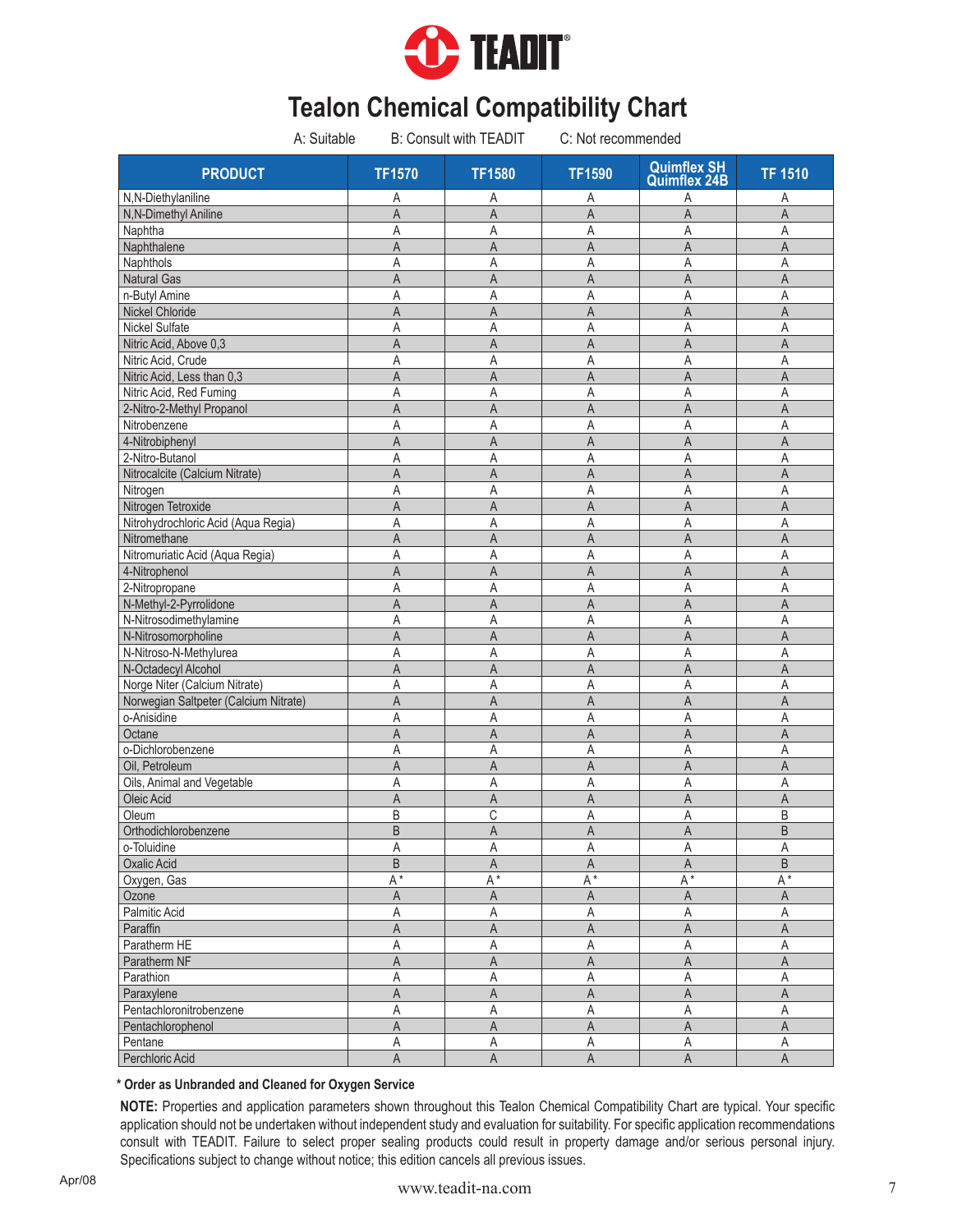

| A: Suitable                               |                         | <b>B: Consult with TEADIT</b> |                  | C: Not recommended                        |                         |
|-------------------------------------------|-------------------------|-------------------------------|------------------|-------------------------------------------|-------------------------|
| <b>PRODUCT</b>                            | <b>TF1570</b>           | <b>TF1580</b>                 | <b>TF1590</b>    | <b>Quimflex SH</b><br><b>Quimflex 24B</b> | <b>TF 1510</b>          |
| Perchloroethylene                         | Α                       | Α                             | Α                | Α                                         | Α                       |
| Petroleum Oils, Refined                   | $\overline{A}$          | $\overline{A}$                | $\overline{A}$   | $\overline{A}$                            | $\overline{A}$          |
| Petroleum Oils, Crude                     | Α                       | Α                             | Α                | Α                                         | Α                       |
| Phenol                                    | A                       | A                             | $\overline{A}$   | A                                         | A                       |
| Phosgene                                  | A                       | A                             | Α                | Α                                         | A                       |
| <b>Phosphate Esters</b>                   | A                       | A                             | A                | A                                         | $\overline{A}$          |
| Phosphine                                 | Α                       | Α                             | A                | Α                                         | Α                       |
| Phosphoric Acid, Pure, = 45%              | A                       | A                             | $\overline{A}$   | A                                         | A                       |
| Phosphoric Acid, Pure, > 45%, > 150°F     | B                       | Α                             | $\overline{C}$   | A                                         | B                       |
| Phosphoric Acid, Pure, > 45%, >150°F      | B                       | A                             | B                | A                                         | $\sf B$                 |
| Phosphoric Acid, Crude                    | С                       | Α                             | C                | Α                                         | C                       |
| Phosphorus Pentachloride                  | A                       | A                             | A                | A                                         | A                       |
| Phosphorus, Elemental                     | Α                       | Α                             | Α                | Α                                         | Α                       |
| <b>Phthalic Acid</b>                      | A                       | A                             | A                | A                                         | $\overline{A}$          |
| Phthalic Anhydride                        | Α                       | Α                             | Α                | Α                                         | Α                       |
| Picric Acid, Molten                       | B                       | B                             | $\sf B$          | B                                         | $\sf B$                 |
| Picric Acid, Water Solution               | Α                       | Α                             | Α                | A                                         | Α                       |
| Pinene                                    | A                       | A                             | A                | $\mathsf A$                               | A                       |
| Piperidine                                | Α                       | Α                             | Α                | Α                                         | $\mathsf{A}$            |
| Polyacrylonitrile                         | A                       | $\overline{A}$                | $\mathsf A$      | $\overline{A}$                            | $\overline{A}$          |
| Polychlorinated Biphenyls                 | Α                       | Α                             | Α                | Α                                         | $\overline{A}$          |
| Potash, Potassium Carbonate               | A                       | A                             | A                | A                                         | $\overline{A}$          |
| Potassium Acetate                         | Α                       | A                             | Α                | A                                         | $\mathsf{A}$            |
| Potassium Bichromate                      | A                       | A                             | $\overline{A}$   | $\overline{A}$                            | $\overline{A}$          |
| Potassium chlorate                        | A                       | A                             | Α                | A                                         | $\overline{A}$          |
| Potassium chloride                        | A                       | A                             | A                | A                                         | $\mathsf A$             |
| Potassium Chromate, Red                   | Α                       | Α                             | Α                | A                                         | $\mathsf{A}$            |
| Potassium Cyanide                         | A                       | A                             | $\overline{A}$   | $\overline{A}$                            | $\overline{A}$          |
| Potassium Dichromate                      | A                       | A                             | Α                | A                                         | A                       |
| Potassium Hydroxide                       | B                       | B                             | $\mathsf C$      | A                                         | B                       |
| Potassium Hypochlorite                    | Α                       | A                             | A                | A                                         | A                       |
| Potassium iodide                          | A                       | $\overline{A}$                | $\overline{A}$   | A                                         | A                       |
| Potassium Nitrate                         | A                       | A                             | A                | A                                         | A                       |
| Potassium Permanganate                    | A                       | A                             | A                | A                                         | $\mathsf{A}$            |
| Potassium Sulfate                         | A                       | A                             | Α                | Α                                         | A                       |
| Potassium, Elemental                      | C                       | C                             | $\mathsf C$      | C                                         | $\overline{C}$          |
|                                           | Α                       | Α                             | Α                | Α                                         | Α                       |
| p-Phenylenediamine<br><b>Producer Gas</b> | A                       | A                             | A                | A                                         | A                       |
|                                           | Α                       |                               |                  |                                           |                         |
| Propane                                   |                         | Α                             | Α<br>$\mathsf A$ | A                                         | Α<br>A                  |
| 1,3-Propane Sultone                       | A                       | A                             |                  | $\mathsf{A}$                              |                         |
| Propionaldehyde                           | Α                       | Α                             | Α                | A                                         | $\mathsf A$             |
| Propoxur (Baygon)                         | Α                       | Α                             | Α                | Α                                         | Α                       |
| Propyl alcohol                            | Α                       | $\mathsf A$                   | Α                | A                                         | Α                       |
| Propyl Nitrate                            | A                       | A                             | A                | Α                                         | A                       |
| Propylene                                 | Α                       | Α                             | A                | A                                         | $\mathsf{A}$            |
| Propylene Dichloride                      | Α                       | Α                             | $\mathsf A$      | A                                         | $\mathsf{A}$            |
| Propylene Glycol                          | Α                       | $\sf A$                       | $\mathsf A$      | A                                         | $\overline{\mathsf{A}}$ |
| Propylene Oxide                           | A                       | $\mathsf A$                   | $\mathsf A$      | A                                         | $\mathsf A$             |
| 1,2-Propylenimine                         | B                       | $\mathsf A$                   | B                | A                                         | $\sf B$                 |
| Prussic Acid, Hydrocyanic Acid            | A                       | A                             | $\mathsf A$      | A                                         | A                       |
| Pyridine                                  | Α                       | A                             | $\mathsf A$      | A                                         | $\mathsf A$             |
| Quinoline                                 | $\overline{\mathsf{A}}$ | $\overline{A}$                | $\overline{A}$   | $\overline{\mathsf{A}}$                   | $\overline{A}$          |
| Quinone                                   | Α                       | Α                             | Α                | A                                         | $\mathsf A$             |
| Rapeseed oil                              | $\mathsf A$             | $\mathsf A$                   | $\mathsf A$      | $\mathsf A$                               | $\mathsf A$             |
| Refrigerant, 10                           | A                       | A                             | A                | $\mathsf A$                               | $\overline{\mathsf{A}}$ |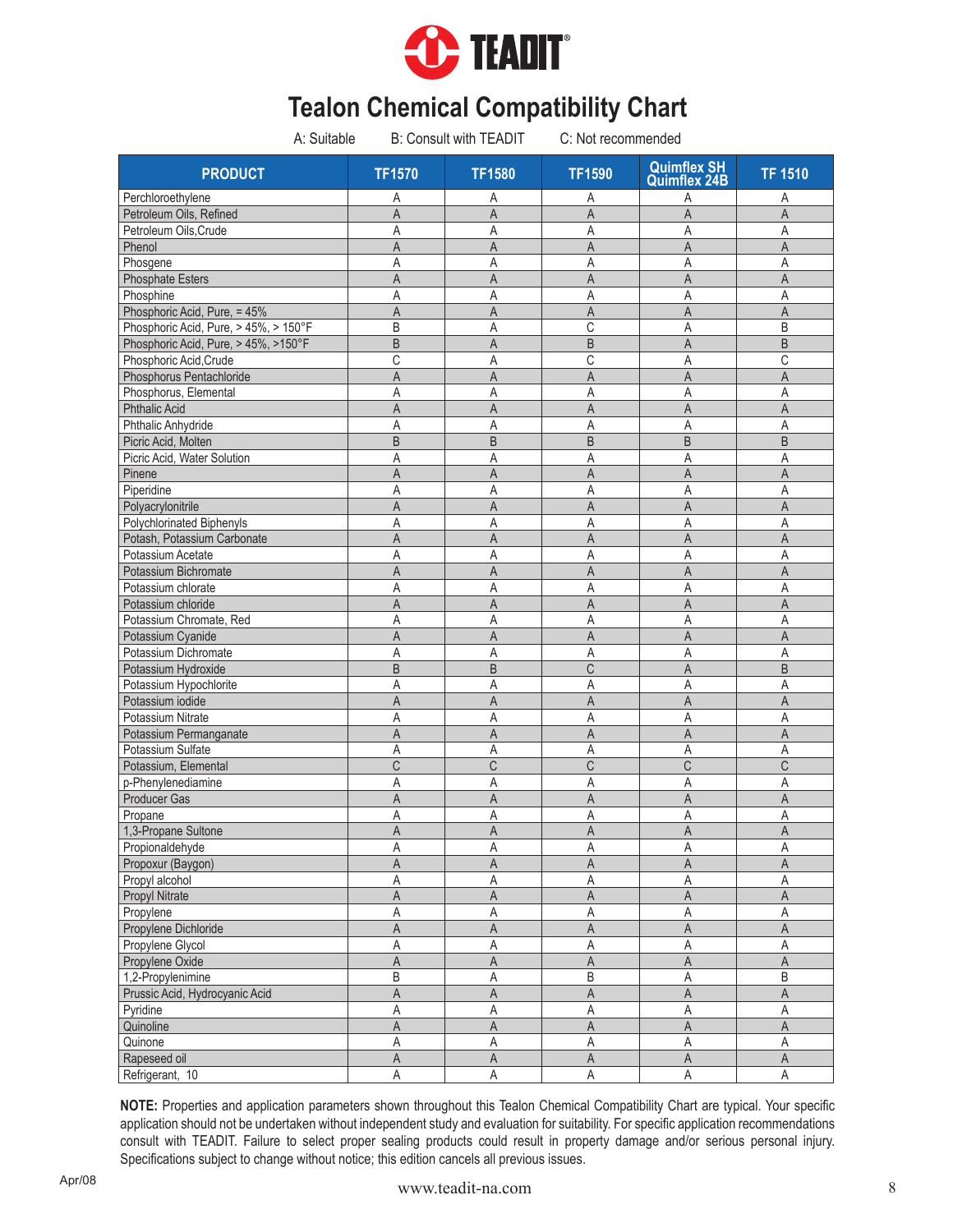

| A: Suitable                       |                         | <b>B: Consult with TEADIT</b> | C: Not recommended |                                           |                         |
|-----------------------------------|-------------------------|-------------------------------|--------------------|-------------------------------------------|-------------------------|
| <b>PRODUCT</b>                    | <b>TF1570</b>           | <b>TF1580</b>                 | <b>TF1590</b>      | <b>Quimflex SH</b><br><b>Quimflex 24B</b> | <b>TF 1510</b>          |
| Refrigerant, 218                  | Α                       | A                             | A                  | A                                         | Α                       |
| Refrigerant, 11                   | Α                       | A                             | Α                  | A                                         | A                       |
| Refrigerant, 112                  | A                       | A                             | A                  | A                                         | A                       |
| Refrigerant, 113                  | Α                       | Α                             | Α                  | A                                         | Α                       |
| Refrigerant, 114                  | A                       | $\overline{A}$                | A                  | A                                         | A                       |
| Refrigerant, 114B2                | Α                       | Α                             | Α                  | A                                         | A                       |
| Refrigerant, 115                  | A                       | A                             | A                  | A                                         | A                       |
| Refrigerant, 12                   | Α                       | Α                             | A                  | A                                         | Α                       |
| Refrigerant, 123                  | A                       | $\mathsf{A}$                  | A                  | $\overline{A}$                            | A                       |
| Refrigerant, 124                  | A                       | A                             | Α                  | A                                         | A                       |
| Refrigerant, 125                  | A                       | A                             | Α                  | A                                         | A                       |
| Refrigerant, 13                   | Α                       | Α                             | A                  | A                                         | Α                       |
| Refrigerant, 134a                 | A                       | A                             | A                  | A                                         | A                       |
| Refrigerant, 13B1                 | A                       | Α                             | Α                  | A                                         | A                       |
| Refrigerant, 141b                 | Α                       | A                             | A                  | A                                         | Α                       |
| Refrigerant, 142b                 | Α                       | Α                             | Α                  | A                                         | Α                       |
| Refrigerant, 143a                 | A                       | A                             | A                  | A                                         | A                       |
| Refrigerant, 152a                 | A                       | Α                             | Α                  | A                                         | Α                       |
| Refrigerant, 21                   | Α                       | A                             | A                  | A                                         | A                       |
| Refrigerant, 22                   | Α                       | Α                             | Α                  | Α                                         | $\overline{A}$          |
| Refrigerant, 23                   | A                       | A                             | A                  | $\overline{A}$                            | A                       |
| Refrigerant, 290                  | Α                       | Α                             | Α                  | A                                         | A                       |
| Refrigerant, 31                   |                         |                               |                    |                                           | A                       |
|                                   | A                       | A                             | A                  | A                                         | $\overline{A}$          |
| Refrigerant, 32                   | Α                       | A                             | Α                  | A                                         |                         |
| Refrigerant, 500                  | A                       | $\mathsf{A}$                  | $\overline{A}$     | A                                         | A                       |
| Refrigerant, 502                  | Α                       | Α                             | Α                  | A                                         | A                       |
| Refrigerant, 503                  | A                       | A                             | A                  | $\overline{A}$                            | A                       |
| Refrigerant, 507                  | Α                       | Α                             | Α                  | A                                         | A                       |
| Refrigerant, 744 (Carbon dioxide) | $\overline{A}$          | $\mathsf{A}$                  | $\overline{A}$     | $\overline{A}$                            | $\overline{A}$          |
| Refrigerant, 777 (Ammonia)        | Α                       | Α                             | Α                  | A                                         | A                       |
| Refrigerant, C316                 | A                       | A                             | A                  | $\overline{A}$                            | $\mathsf A$             |
| Refrigerant, C318                 | Α                       | Α                             | Α                  | A                                         | Α                       |
| Refrigerant, HP62                 | A                       | A                             | A                  | A                                         | A                       |
| Refrigerant, HP80                 | Α                       | Α                             | A                  | A                                         | Α                       |
| Refrigerant, HP81                 | A                       | $\mathsf{A}$                  | A                  | $\overline{A}$                            | A                       |
| Salicylic Acid                    | Α                       | Α                             | Α                  | A                                         | Α                       |
| Salicylic Acid, 10%, = 150°F      | A                       | A                             | A                  | A                                         | A                       |
| Salt Water                        | Α                       | Α                             | Α                  | Α                                         | Α                       |
| Saltpeter, Potassium Nitrate      | A                       | A                             | A                  | A                                         | A                       |
| Sewage                            | A                       | A                             | Α                  | $\mathsf A$                               | $\mathsf A$             |
| Silicone Oil                      | A                       | $\mathsf A$                   | $\mathsf A$        | $\mathsf A$                               | $\mathsf A$             |
| <b>Silver Nitrate</b>             | Α                       | Α                             | Α                  | Α                                         | А                       |
| Skydrols                          | A                       | A                             | A                  | $\mathsf A$                               | A                       |
| Soap Solutions                    | Α                       | Α                             | Α                  | A                                         | $\mathsf A$             |
| Soda Ash, Sodium Carbonate        | A                       | $\mathsf A$                   | A                  | $\mathsf A$                               | $\mathsf A$             |
| Sodium Aluminate                  | Α                       | Α                             | Α                  | Α                                         | A                       |
| Sodium Bicarbonate, Baking Soda   | $\overline{\mathsf{A}}$ | $\mathsf A$                   | $\mathsf A$        | $\mathsf A$                               | $\mathsf A$             |
| Sodium Bisulfate, Dry             | A                       | $\mathsf A$                   | A                  | A                                         | $\mathsf A$             |
| Sodium Bisulfite                  | A                       | $\mathsf A$                   | A                  | $\mathsf A$                               | $\mathsf A$             |
| Sodium Chlorate                   | Α                       | $\mathsf A$                   | Α                  | Α                                         | $\mathsf A$             |
| Sodium Chloride                   | $\overline{A}$          | $\mathsf{A}$                  | A                  | $\overline{A}$                            | $\overline{A}$          |
| Sodium Cyanide                    | C                       | Α                             | $\overline{C}$     | A                                         | $\overline{C}$          |
| Sodium Hydroxide                  | $\overline{B}$          | $\mathsf A$                   | $\mathsf C$        | $\mathsf A$                               | $\overline{\mathsf{B}}$ |
| Sodium Hypochlorite               | Α                       | Α                             | Α                  | Α                                         | Α                       |
| Sodium Metaborate Peroxyhydrate   | $\overline{A}$          | $\overline{A}$                | A                  | $\overline{A}$                            | $\overline{A}$          |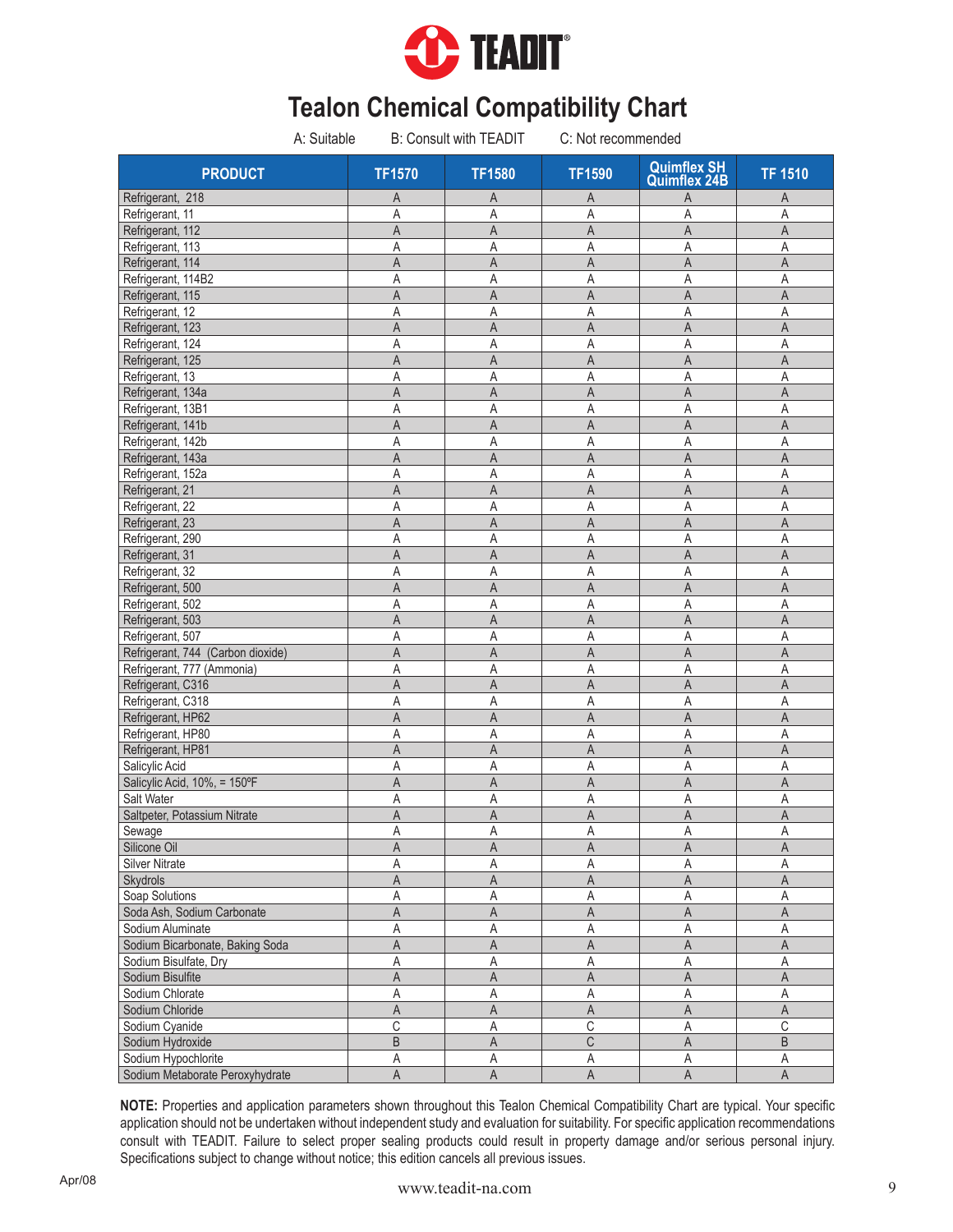

| A: Suitable                            | <b>B: Consult with TEADIT</b> |                | C: Not recommended      |                                           |                |  |
|----------------------------------------|-------------------------------|----------------|-------------------------|-------------------------------------------|----------------|--|
| <b>PRODUCT</b>                         | <b>TF1570</b>                 | <b>TF1580</b>  | <b>TF1590</b>           | <b>Quimflex SH</b><br><b>Quimflex 24B</b> | <b>TF 1510</b> |  |
| Sodium Metaphosphate                   | Α                             | Α              | B                       | Α                                         | Α              |  |
| Sodium Nitrate                         | A                             | $\overline{A}$ | $\overline{A}$          | $\overline{A}$                            | $\overline{A}$ |  |
| Sodium Perborate                       | Α                             | Α              | Α                       | Α                                         | Α              |  |
| Sodium Peroxide                        | A                             | A              | A                       | $\overline{A}$                            | A              |  |
| Sodium Phosphate, Dibasic              | B                             | A              | B                       | A                                         | B              |  |
| Sodium Phosphate, Monobasic            | A                             | A              | A                       | $\overline{A}$                            | $\overline{A}$ |  |
| Sodium Phosphate, Tribasic             | B                             | A              | С                       | A                                         | B              |  |
| Sodium Silicate                        | $\overline{B}$                | $\mathsf{A}$   | B                       | $\overline{A}$                            | B              |  |
| Sodium Sulfate                         | Α                             | A              | A                       | A                                         | Α              |  |
| Sodium Sulfide                         | A                             | A              | A                       | A                                         | A              |  |
| Sodium Superoxide                      | Α                             | Α              | Α                       | Α                                         | Α              |  |
| Sodium Thiosulfate, Hypo               | A                             | A              | A                       | A                                         | A              |  |
| Sodium, Elemental                      | C                             | C              | С                       | C                                         | $\overline{C}$ |  |
| Soybean Oil10                          | A                             | A              | A                       | A                                         | A              |  |
| Stannic Chloride                       | Α                             | Α              | Α                       | Α                                         | Α              |  |
| <b>Starch</b>                          | A                             | A              | $\overline{A}$          | $\overline{A}$                            | $\mathsf A$    |  |
| Steam                                  | Α                             | Α              | Α                       | A                                         | Α              |  |
| <b>Stearic Acid</b>                    | A                             | A              | A                       | A                                         | A              |  |
| Styrene                                | B                             | B              | B                       | A                                         | B              |  |
| <b>Styrene Oxide</b>                   | A                             | $\mathsf{A}$   | A                       | A                                         | A              |  |
| Sugar                                  | Α                             | Α              | Α                       | A                                         | $\overline{A}$ |  |
| Sulfur Chloride                        | A                             | A              | A                       | A                                         | $\mathsf{A}$   |  |
| <b>Sulfur Dioxide</b>                  | Α                             | Α              | Α                       | Α                                         | A              |  |
| Sulfur Trioxide, Dry or Wet            | A                             | $\mathsf{A}$   | $\overline{A}$          | $\overline{A}$                            | $\mathsf A$    |  |
| Sulfur, Molten                         | A                             | Α              | A                       | A                                         | A              |  |
| Sulfuric Acid, 10%, Above 150°F        | A                             | $\overline{A}$ | A                       | A                                         | A              |  |
| Sulfuric Acid, 10-75%, 500°F and below | Α                             | Α              | Α                       | A                                         | A              |  |
| Sulfuric Acid, 75-98%, 150°F and below | $\overline{A}$                | B              | A                       | $\overline{A}$                            | $\overline{A}$ |  |
|                                        |                               |                |                         |                                           | $\mathsf B$    |  |
| Sulfuric Acid, 75-98%, 150°F to 500°F  | B                             | B              | A                       | A                                         |                |  |
| Sulfuric Acid, Fuming                  | B                             | C              | A                       | A                                         | B              |  |
| Sulfurous Acid                         | Α                             | A              | A                       | A                                         | A              |  |
| Syltherm 800                           | $\overline{A}$                | $\overline{A}$ | $\overline{A}$          | $\overline{A}$                            | A              |  |
| Syltherm XLT                           | A                             | A              | A                       | A                                         | A              |  |
| <b>Tannic Acid</b>                     | A                             | A              | $\overline{A}$          | A                                         | A              |  |
| Tar                                    | Α                             | Α              | A                       | A                                         | A              |  |
| <b>Tartaric Acid</b>                   | A                             | A              | A                       | A                                         | A              |  |
| 2,3,7,8-TCDB-p-Dioxin                  | Α                             | Α              | Α                       | A                                         | Α              |  |
| tert-Butyl Amine                       | Α                             | A              | A                       | A                                         | A              |  |
| Tetrabromoethane                       | Α                             | Α              | Α                       | A                                         | Α              |  |
| Tetrachlorethane                       | A                             | $\mathsf A$    | $\overline{\mathsf{A}}$ | $\mathsf{A}$                              | A              |  |
| Tetrachloroethylene                    | Α                             | Α              | Α                       | Α                                         | $\mathsf A$    |  |
| Tetrahydrofuran, THF                   | Α                             | A              | Α                       | A                                         | Α              |  |
| Therminol 44                           | Α                             | Α              | Α                       | Α                                         | $\mathsf A$    |  |
| Therminol 55                           | A                             | A              | A                       | A                                         | A              |  |
| Therminol 59                           | Α                             | Α              | Α                       | Α                                         | A              |  |
| Therminol 60                           | Α                             | A              | Α                       | A                                         | $\mathsf A$    |  |
| Therminol 66                           | Α                             | A              | Α                       | A                                         | $\sf A$        |  |
| Therminol 75                           | A                             | $\mathsf A$    | A                       | $\mathsf A$                               | $\overline{A}$ |  |
| Therminol D12                          | Α                             | $\mathsf A$    | Α                       | A                                         | $\mathsf A$    |  |
| Therminol LT                           | A                             | A              | A                       | A                                         | A              |  |
| Therminol VP-1                         | Α                             | A              | Α                       | Α                                         | $\mathsf A$    |  |
| Therminol XP                           | $\overline{\mathsf{A}}$       | $\mathsf{A}$   | A                       | $\overline{A}$                            | $\overline{A}$ |  |
| Thionyl Chloride                       | Α                             | Α              | Α                       | A                                         | $\mathsf A$    |  |
| <b>Titanium Sulfate</b>                | A                             | $\mathsf A$    | A                       | $\mathsf A$                               | $\mathsf A$    |  |
| Titanium Tetrachloride                 | A                             | A              | Α                       | $\mathsf A$                               | A              |  |